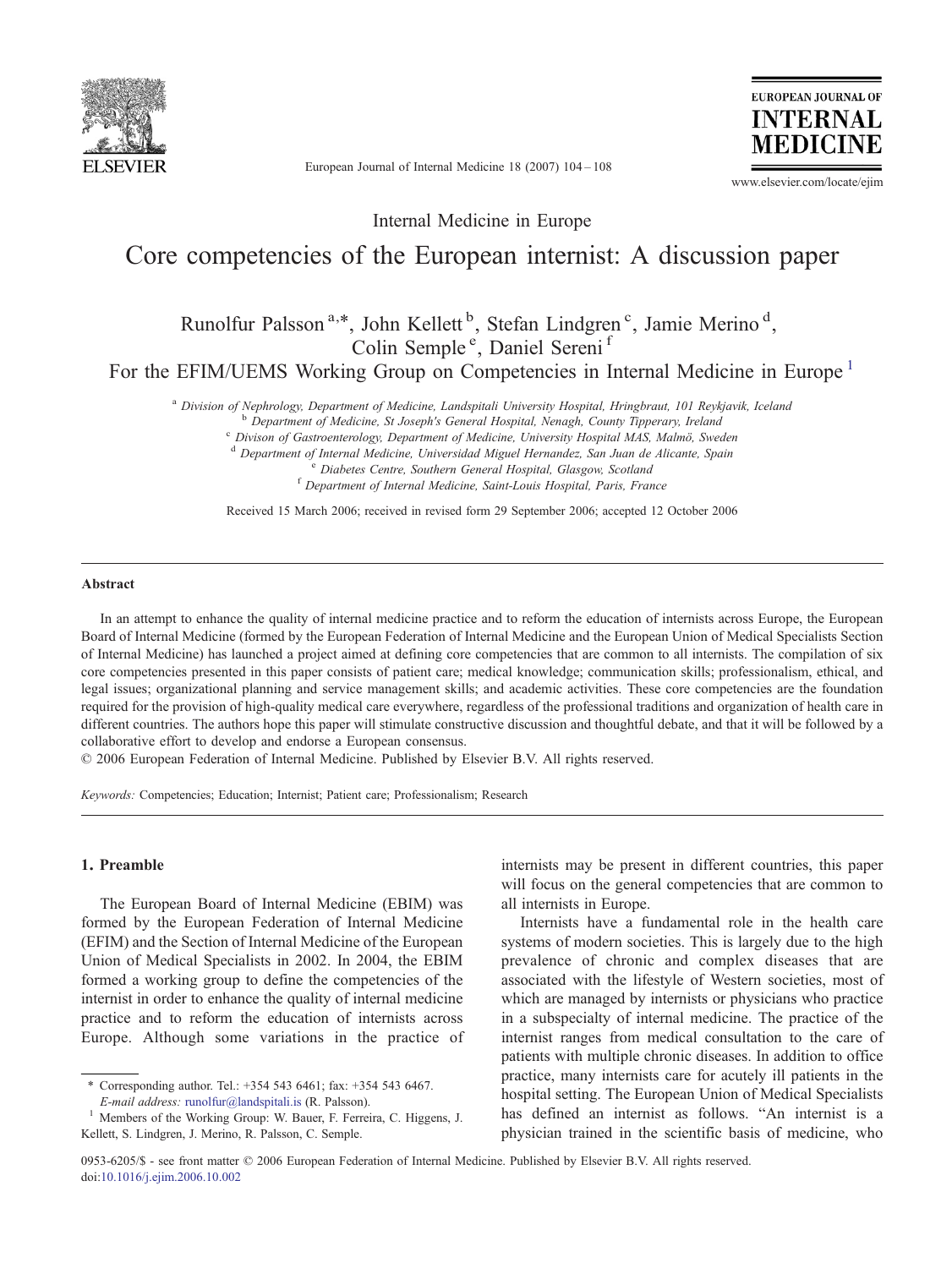specialises in the assessment, diagnosis and management of general medical problems, atypical presentations, multiple problems or system disorders. The physician is skilled in the management of acute unselected medical emergencies and the management of patients in a holistic and ethical way, considering all psychological as well as medical factors for enhancing quality of life. The physician values the continuing care of all patients irrespective of the nature of the patient's complaint, and is committed to lifelong continued professional development. The physician practices clinical audit and evidence-based medicine. The physician functions in a number of roles, including clinical counselling, educating, leading and managing." Although the practice of internists varies to some extent between European countries, provision of comprehensive medical care is the common theme. Many internists provide subspecialised care, frequently based on specific areas of interest. Which disorders are usually managed by internists or by subspecialists or by both internists and subspecialists together will, of course, vary from country to country.

In recent years, it has become recognized that knowledge and clinical skills alone do not ensure a physician's competence or performance. Concerns over reports of frequent medical errors have led to demands that physicians demonstrate adequate clinical competence and practice performance throughout their career. To meet these new challenges, organizations of physicians have placed greater emphasis on proficiency in alternative areas of professional medical practice such as communication skills, professionalism, and systems-based practice. Efforts to redesign medical education and training are already being made, shifting the focus from assessment of knowledge to multidimensional evaluation of clinical competence. Several professional organizations have defined the essential competencies of physicians. In 1999, the Accreditation Council for Graduate Medical Education in the United States defined a set of six general competencies that all residents in postgraduate specialty training programs should master [\[1\].](#page-4-0) These competencies have since been adopted by the American Board of Internal Medicine [\[2\]](#page-4-0). Similarly, the Royal College of Physicians and Surgeons of Canada has accepted a generic competency framework that originated from the CanMEDS 2000 project [\[3\]](#page-4-0). The development in Europe has been slower, although substantial work has already been done in some countries, like the Netherlands, where the Royal Medical Association has developed guidelines for postgraduate specialty training programs that include the definition of seven competency fields [\[4\].](#page-4-0)

The explicit definition of the core competencies of physicians has been relatively simple in North America, where training and work practices are more or less similar. In Europe, however, the task is not as simple, especially in internal medicine, in which training and practice have traditionally varied considerably from country to country. Whilst this variation might have been acceptable in the past,

this is no longer the case, as medical graduates increasingly move from country to country to both train and practice. We believe it has become urgent for European internists to define the core competencies of their specialty. These core competencies must be based on the internist's roles and the nature of the clinical problems that he or she commonly encounters. They should also reflect how the internist approaches the patient's problem.

## 2. The roles and abilities of the internist

The principal role of internists is to provide medical care for adults. Certain professional attributes are required for the internist to be successful in a rapidly evolving world of medicine. As a member of a health care team, the internist has to effectively coordinate the care provided by other professionals for the benefit of the patient. Internists should also facilitate and support the participation of patients in their own care and aid them in making decisions regarding health issues. The internist needs to be an advocate on health issues for both individual patients and the community at large. He or she must be able to communicate clearly with both patients and colleagues alike. Furthermore, the internist will, in certain situations, require managerial and business skills. Finally, internists should be proficient in both teaching and scientific enquiry.

A major task of internists is the diagnosis and management of multiple medical problems that may be complex and are frequently of chronic nature. These disorders may be managed in an outpatient and/or inpatient setting, with or without the contribution of a subspecialist colleague. The internist must be able to recognize and evaluate the symptoms and signs of common diseases. The internist may also be faced with obscure symptoms or features of multisystem disease that require expert diagnostic evaluation. However, most internists will spend the majority of their time managing a relatively limited number of common medical problems.

## 3. Core competencies of the internist

- 1. Patient care
- 2. Medical knowledge
- 3. Communication skills
- 4. Professionalism, ethical, and legal issues
- 5. Organizational planning and service management skills
- 6. Academic activities education and research

# 3.1. Patient care

Internists need to be capable of providing effective and compassionate patient care that focuses on maintaining health, preventing disease, and diagnosing and treating established illness. Internists should practice evidence-based medicine supported by sound clinical judgment. The following are essential tasks involved in the care of patients.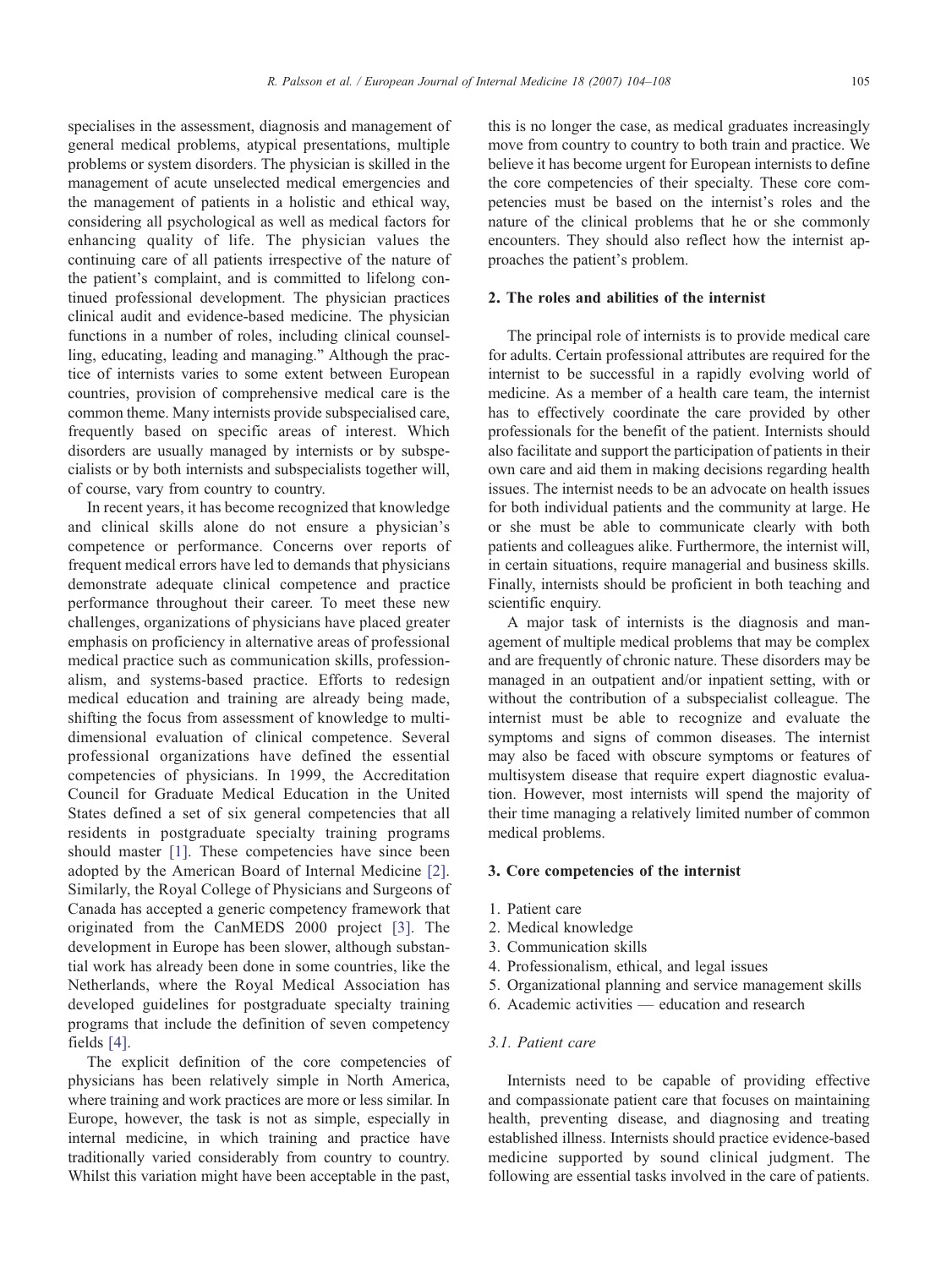## 3.1.1. The medical history

The medical interview is the initial step in the diagnostic process. Despite the ever-increasing technology available to physicians for the evaluation of patients, the medical history remains the most important and cost-effective tool. The internist needs to listen carefully to the patient and to use open-ended questions. He or she must be capable of recognizing the constellation of symptoms associated with different diseases and be familiar with symptoms suggestive of life-threatening or serious illness. Finally, the internist has to respect confidentiality and be sensitive to personal, cultural, and religious issues.

#### 3.1.2. Physical examination

Internists need to have the ability to perform a thorough and skillful physical examination. Usually, this will be a focused examination guided by the patient's history. When examining patients, the internist should be empathetic and treat the patient with dignity.

#### 3.1.3. Selecting tests in the diagnostic work-up

In the evaluation of patients, internists need to make rational use of available diagnostic tests. In the selection of tests, they need to weigh the benefits, potential adverse effects, and cost of each test.

#### 3.1.4. Establishing a diagnosis

Forming and testing hypotheses is a pivotal component of the diagnostic evaluation carried out by internists. In order to establish a diagnosis, the internist has to put together a limited number of unifying hypotheses based on the clinical findings in the case. The internist attempts to either confirm or reject each hypothesis and thereby narrow the list of differential diagnoses. The internist should be familiar with fundamental aspects of clinical decision-making.

#### 3.1.5. Designing a therapeutic plan

Depending on the diagnosis, the internist needs to consider a short-term or long-term management plan based on scientific evidence, clinical judgment, and patient preference. He or she should attempt to ensure that the selected treatment is cost-effective. All medical treatment must be founded on compassion and the best interests of the patient. Whenever possible, the internist should discuss the treatment options with the patient (and family members, when appropriate) and respect their preferences. He or she should emphasize strategies to improve compliance with therapy and encourage self-care. The internist should discuss the prognosis with the patient and consider limitation of therapy when appropriate, including 'do not resuscitate' (DNR) orders. Internists should also be capable of providing palliative care at the end of life. It is important that they recognize the need of acutely and chronically ill patients for nutritional support and physical therapy. Internists should always strive to avoid inflicting injury on patients — 'primum non nocere'.

## 3.1.6. Documentation of clinical findings

Internists must be able to record the history, physical examination, laboratory studies, problem list, and differential diagnoses in a legible and comprehensive manner. In addition, a well-reasoned treatment plan should be documented in the record. The format of the case record, quality of information entered, accuracy of the assessment, and the reasoning behind the therapeutic plan are all important issues in clinical documentation.

#### 3.1.7. Management of medical emergencies

Internists need to be able to handle common medical emergencies. They should be familiar with the triage of acutely ill patients based on the severity of illness and should acquire and maintain skills in basic and advanced life support. Internists should possess the ability to take on the role of the team leader in the emergency setting with the primary responsibility of integrating the care provided by the health care team.

#### 3.1.8. Performing procedures

Internists must have the ability to perform the diagnostic and therapeutic procedures considered essential for the practice of internal medicine. They should be aware of the utility, indications and contraindications, complications, and cost of commonly applied procedures. The types of procedures performed by internists may vary between individual physicians, institutions, or countries. Examples of procedures usually performed by internists throughout Europe include phlebotomy, collection of arterial blood specimens and analysis of blood gases, urine analysis, electrocardiography, lumbar puncture, and thoracocentesis. However, with evolving technology, internists in some countries have begun to perform procedures that have belonged to subspecialties of internal medicine, such as cardiac ultrasound and endoscopy.

#### 3.1.9. Prevention

Prevention of illness is an important task that is central to internal medicine practice. Internists need to master the principles of primary and secondary prevention. They should be aware of the benefits and disadvantages of screening and surveillance programs, and they should encourage lifestyle changes and other practices aimed at preventing disease.

#### 3.2. Medical knowledge

Internists need to develop a broad knowledge base in internal medicine, information technology, medical management and team leadership, and social sciences. Internists should understand the relevant scientific background and pathophysiology of the diseases they commonly manage and be capable of applying these in clinical practice. They should also be familiar with the key principles of clinical epidemiology and biostatistics. Internists need to know the principles of evidence-based medicine and the use of clinical guidelines in the management of patients. They should be familiar with benefits and problems associated with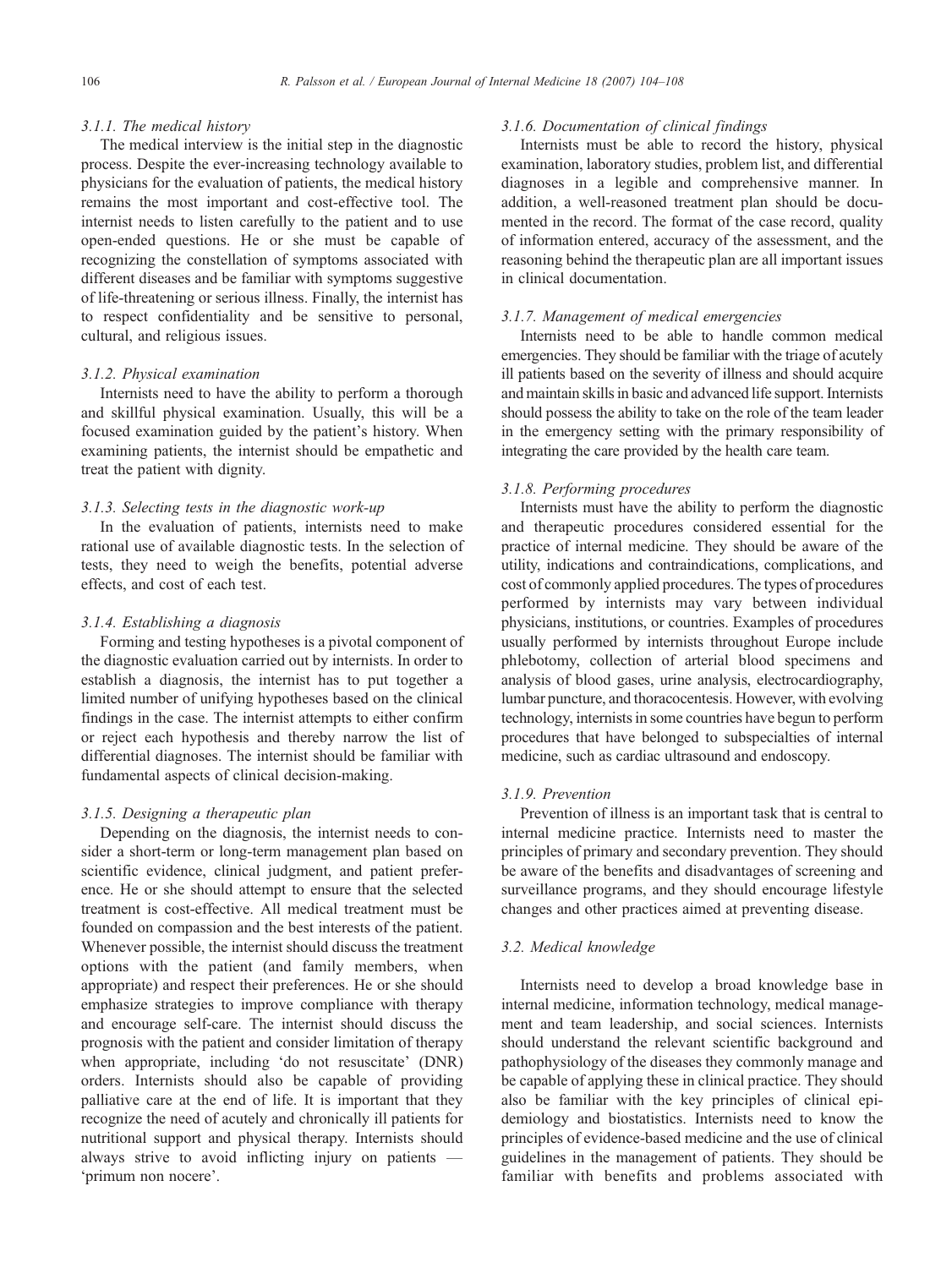guidelines and how their use relates to the care of individual patients. Internists should be able to read the medical literature in a critical manner.

#### 3.3. Communication skills

In addition to the communication skills required for obtaining a medical history, internists should be capable of explaining carefully to patients and their families the results of the diagnostic process and the treatment required. Particularly important is a clear description of the appropriate therapeutic measures, including the explanation of the effects of medications, their efficacy, side effects, and interactions. Internists should be able to involve patients in the decisionmaking process and to offer them rational choices when possible. Internists should also be able to communicate effectively with other physicians and health care professionals using verbal, written, and electronic media.

#### 3.4. Professionalism, ethical, and legal issues

Internists should be familiar with the principles of professional behavior as outlined by the Charter on Medical Professionalism published jointly by the European Federation of Internal Medicine, the American College of Physicians, and the American Board of Internal Medicine [\[5,6\]](#page-4-0). They should honor the principles of confidentiality, altruism, autonomy, and social justice in the practice of medicine. Internists should put patients' well-being first and exhibit responsible attitudes toward society. They should respect the views of patients and act with honesty, empathy, and sensitivity. They should promptly inform patients (or their relatives) if a medical error occurs. Internists should display sensitivity to diversity in the community with respect to religion, culture, and socioeconomic status. They should practice medicine according to methods of best practice guidelines. They should be conscientious and recognize the importance of attention to detail. Internists need to understand the importance of lifelong learning. They should recognize their personal limitations and be open to constructive criticism. They should respect colleagues and be willing to consult them when needed. Internists should maintain comprehensive, timely, and legible medical records.

#### 3.5. Organizational planning and service management skills

Internists should apply evidence-based and cost-effective strategies to the prevention, diagnosis, and treatment of disease. They should be capable of utilizing the resources, providers, and systems necessary to provide optimal patient care. Internists should be familiar with the essence of collaboration and teamwork in medicine. They need to know how a team works effectively and how to be a team leader. In addition, internists should be familiar with the relevance and benefit of clinical governance and be willing to accept professional regulations and assessment of performance. Internists should be aware of time-management strategies. They should make effective use of available resources and search for ways to cope with bureaucracy. Internists should facilitate the implementation of quality programs in the clinical practice setting.

## 3.6. Academic activities — education and research

#### 3.6.1. Graduate and postgraduate teaching

Teaching medical students and postgraduate trainees in internal medicine is a fundamental task of internists. They have to be familiar with advances in education, including problem-based learning as well as assessment and feedback. Internists need to serve as mentors and role models for students and physicians in training. They should also possess skills to deliver an effective presentation when teaching in a lecture format.

#### 3.6.2. Continuing education

Internists should demonstrate commitment to continuous professional development. The internist should always recognize personal errors and attempt to learn from them. He or she should become familiar with the use of information technology to access information and facilitate educational activities. The internist should identify areas for improvement and implement strategies, based on scientific evidence, to enhance patient care.

# 3.6.3. Clinical and basic research

Internists must be familiar with the scientific basis of medicine and the use of scientific method in medical research. They should understand the fundamental aspects of biomedical science and its application in research. They should also be able to critically review the results of research studies. Internists should have the ability to report clinical findings or results of research studies.

## 4. Conclusions

This paper is a discussion document that has made an attempt to capture the essence of internal medicine in the 21st century. Despite all of the advances in science and technology, the patient–physician interaction remains the cornerstone of the practice of internal medicine. However, as a result of these advances and a rapidly evolving health care environment, we believe that the time has come for European internists to take stock of the current core competencies of their specialty and how they are likely to develop in the future. These core competencies are the foundation required for the provision of high-quality medical care everywhere, regardless of the professional traditions and organizations in different countries. In order to meet the health care needs of individual patients and society at large throughout Europe, it is important that these competencies become part of medical school and postgraduate training curricula, as well as of continuing professional development programs in all